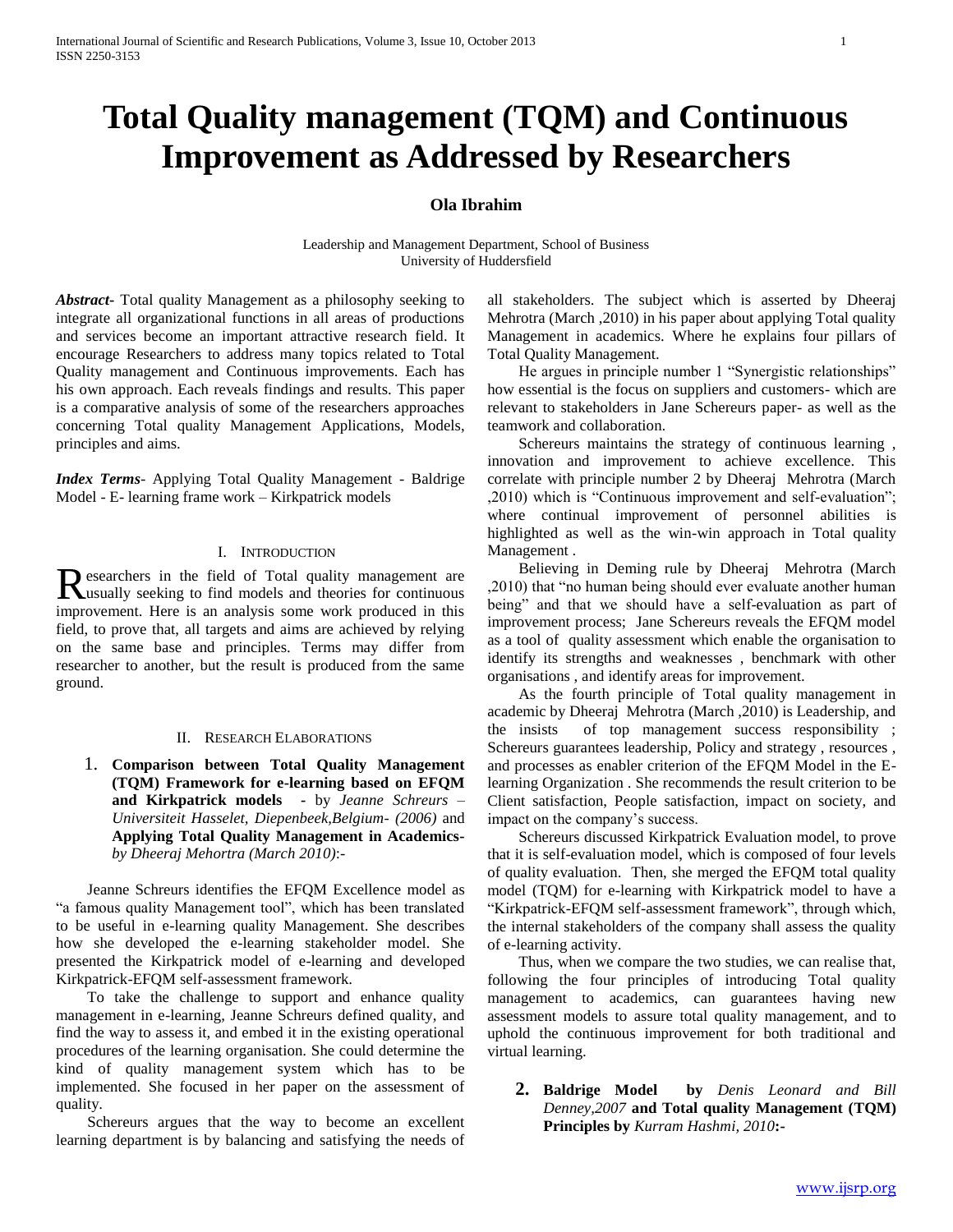If we look back to the mid of 1990's we can find the "Baldrige Model" where the strategic flow starts with leadership and ends with results. Through the figure below (fig.1), we realise that, Organizations will never make large improvement,

unless senior leadership is actually engaged, to get a wave of reactions all over the organization, to achieve continuous improvement .



 While the traditional Baldrige model (Figure 2) shows the link from the leadership triad (leadership, planning, and customer focus) to the results triad (staff, processes, and results) and how measurements affect both, as well as, giving a basic view of how

all the pieces fit together, to assert that, It's a systems view of the criteria and how they penetrate the entire organization.



**(fig.2) Baldrige Model**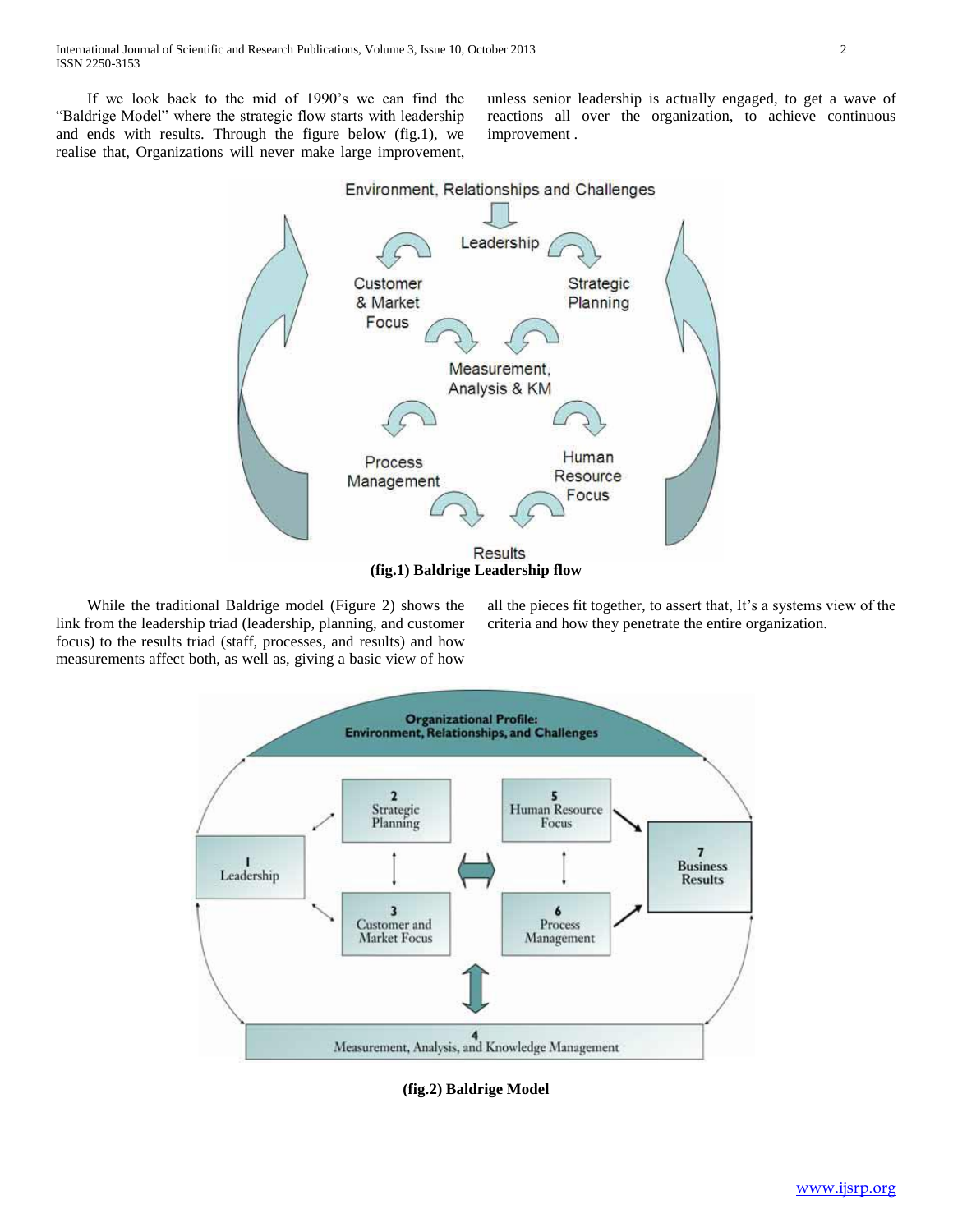The Education Criteria in baldrige model, maintained by "Denis Leonard and Bill Denney" in paper about "Aspects of Baldrige – Valuable perspectives" – Published in *Quality Digest's Quality Insider*, July 2007, are a set of questions about seven critical aspects of managing and performing as an organization:

- 1. Leadership
- 2. Strategic planning
- 3. Customer focus
- 4. Measurement, analysis, and knowledge management
- 5. Workforce focus
- 6. Operations focus
- 7. Results

 These questions work together as a unique, integrated performance management framework. Answering the questions helps to:-

- align resources;
- identify strengths and opportunities for improvement;
- improve communication, productivity, and effectiveness; and
- achieve strategic goals.

As a result,

- ever-improving value is delivered to students, other customers, and stakeholders, which contributes to organizational sustainability.
- Organization's overall effectiveness and capability is improved.
- Organization improves and learns.
- Workforce members learn and grow.

 In other hand, Khurram Hashmi (March 16,2010),in his paper "Introduction and Implementation of Total quality Management" guarantees that Total Quality Management is mainly concerned with continuous improvement in all work starting from strategic planning and decision making till the executive work elements. Also, he argues that the key principles of TQM are:-

- 1- Management Commitment:-
	- Plan (drive , direct)
- Do (deploy, support ,participate)
- Check (review)
- Act (recognize, communicate, revise)
- 2- Employee empowerment:-
	- **Training**
	- Suggestion scheme
	- Measurement and recognition
	- Excellence teams
- 3- Fact based decision making
	- SPC (statistical Process Control)
	- DOE,FMEA
	- The 7 statistical tools
	- TOPS (Ford 8D –team –oriented problem solving)
- 4- Continuous improvement:-
	- Systematic measurement and focus on CONQ
		- Excellence team
		- Cross functional process management
	- Attain, Maintain, improve standards
- 5- Customer focus:-
	- Supplier partnership
	- Service relationship with internal customer
	- Never compromise quality
	- Customer driven standards

## III. FINDINGS

 Total quality Management principles and baldrige model and theTQM frame work for e-learning based on EFQM and Kirkpatrickmodels , all have the same target to chieve, while each claims different approach, starting from the same base of principles.

 If we draw a figure for the previous principles of Total quality Management we will have the following (fig.3) which is similar to Baldrige model.